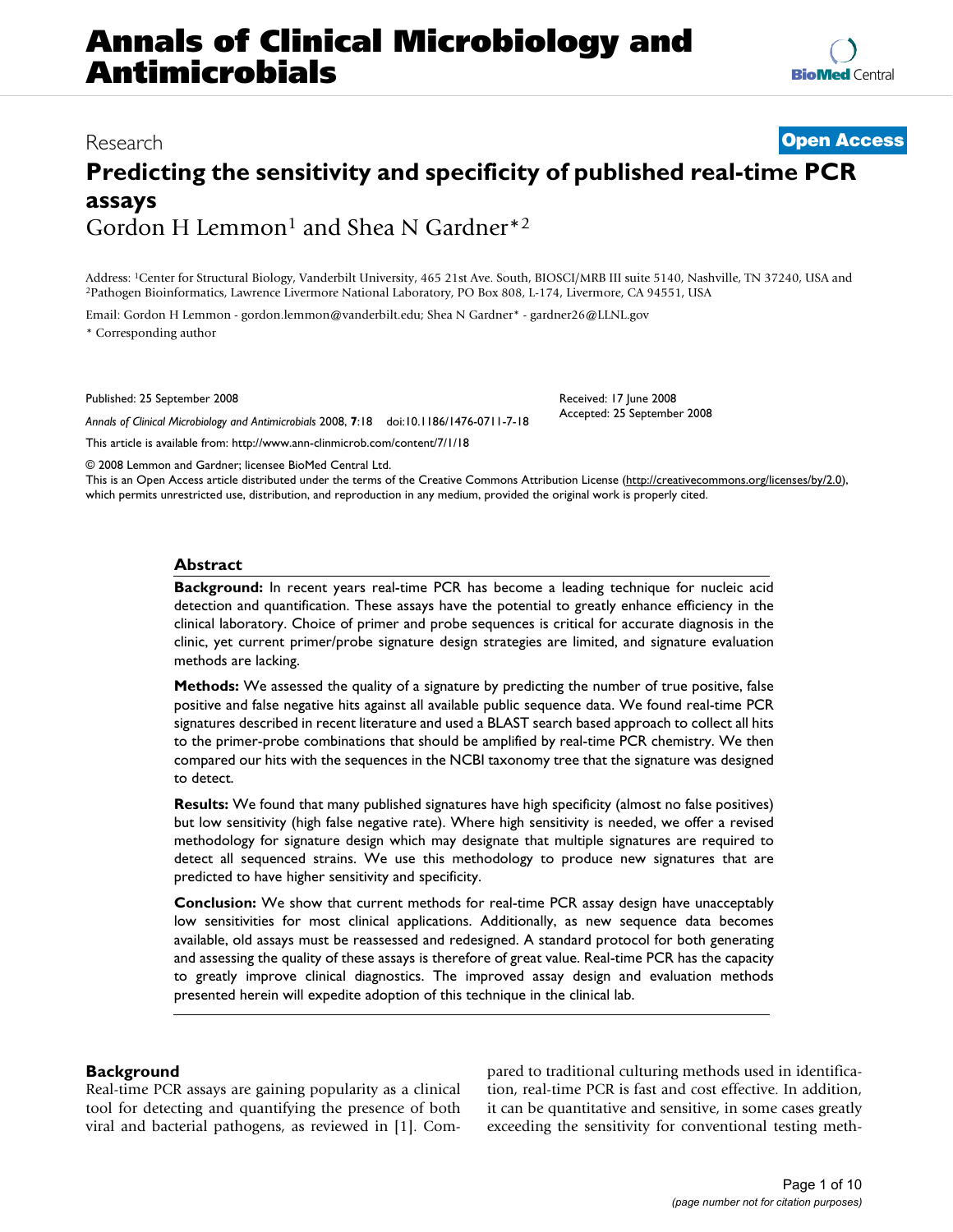ods. Commercially distributed kits are available for PCRbased pathogen diagnostics, and PCR is no longer thought of merely as confirmatory to culture. However real-time PCR assays are limited by the quality of the primers and probes chosen. These primers and probes must be sensitive enough to match all target organisms yet specific enough to exclude all others.

A common approach to developing a primer/probe combination is by using commercial software such as PrimerExpress® (Applied Biosystems, Foster City, CA, USA). This software asks the user to upload a DNA sequence file, and then finds possible primer/probe sets that meet the assay criteria. Generally a researcher will provide as input a gene region conserved throughout the taxa that the assay is being designed to detect. The software then provides possible primer/probe sets. The researcher chooses a representative signature. If there are single nucleotide polymorphisms (SNPs) within the chosen conserved region, a signature with consensus primers and probes is often chosen. Next a BLAST [2] search is performed to ensure that the primers are not hitting other targets. Finally the signature is verified *in vitro* with laboratory strains.

While this design approach may work acceptably well in the research laboratory, the clinical laboratory calls for a more thorough analysis to ensure detection of novel, diverse, and uncommon strains. These may appear, for example, as a result of spread by foreign travel or migration. Whole genome based automated signature design [3] presents a great improvement to the common method. However, in addition to better design strategies, methods for automated signature evaluation are needed. As additional sequence data becomes available, it is necessary to regularly reassess the predicted efficacy of a given signature. This analysis must include the predicted false negative and false positive rates for the developed signatures, and consider all available public sequence data.

We have analyzed a number of real-time PCR assays found in the literature based on public sequence data. Herein we report how well these signatures performed, offer a revised approach to PCR assay design, and use this approach to produce new assays predicted to have higher sensitivity and specificity.

#### **Methods** *Literature search*

The literature was combed for recently published articles reporting real-time PCR assays for the clinical detection of bacterial and viral taxa. The primer and probe sequences were accumulated, with a preference for TaqMan assays. However, 3 intercalating dye assays were also selected. Papers reporting nucleotide sequences that could not easily be copied from an online source were avoided. In total, 112 signatures from 32 papers were analyzed.

#### *Database construction*

Local Oracle databases have been constructed from the complete genome sequence data available at NCBI Genbank, TIGR, EMBL, IMG (JGI), and Baylor HGSC. We used our "all\_virus" and "all\_bacteria" databases to find signature matches and predict false negatives and false positives. These databases were designed to contain only whole genomes and whole segments from segmented genomes. However, the heuristics used to separate whole genomes from partial sequences are not fail-proof due to inconsistency in sequence annotation within the public databases. Consequently many sequences in these databases may show up as false negatives when they are actually just a section or segment of a genome that is not expected to contain the signature, and we manually sorted these sequences into true or false negatives.

## *BLAST search*

A freely available real time PCR analysis tool called TaqSim [4] was used to find public sequences that would match the primer/probe assay in question. TaqSim uses BLAST searches to find sequences that match both forward and reverse primers and probe. To be reported as a "hit" the primers and probe must match in the required orientations relative to one another and the primers must be in sufficiently close proximity. The forward/reverse primers may fall on either the plus or minus strand, so long as the orientation relative to one another is appropriate. There may not be mismatches at the 3' end of either primer. For each hit TaqSim calculates the primer and probe melting temperatures as bound to the candidate hit sequence (accounting for mismatches) based on reaction conditions (reagent concentrations and hybridization temperature), and returns sequences predicted to be amplified. Instead of replicating the various exact reaction conditions reported in each paper, very lenient settings were applied in all cases, essentially removing the screen for primer/probe vs. candidate hit Tm by setting this threshold to 0°K, and instead checking for specificity by requiring that hits have fewer than 3 mismatches per primer or probe.

#### *Signature/taxonomy comparison*

TaqSim's predicted sequence hits were compared with sequences listed under a given set of NCBI taxonomy tree nodes. For instance, if a signature was reported to detect Hepatitis B, then its set of TaqSim hits would be compared with the set of sequences under node 10407, corresponding to Hepatitis B virus. Sequences in both sets were considered true positives, sequences in the TaqSim output that were missing from the chosen taxonomy nodes were considered false positives, and sequences that were in the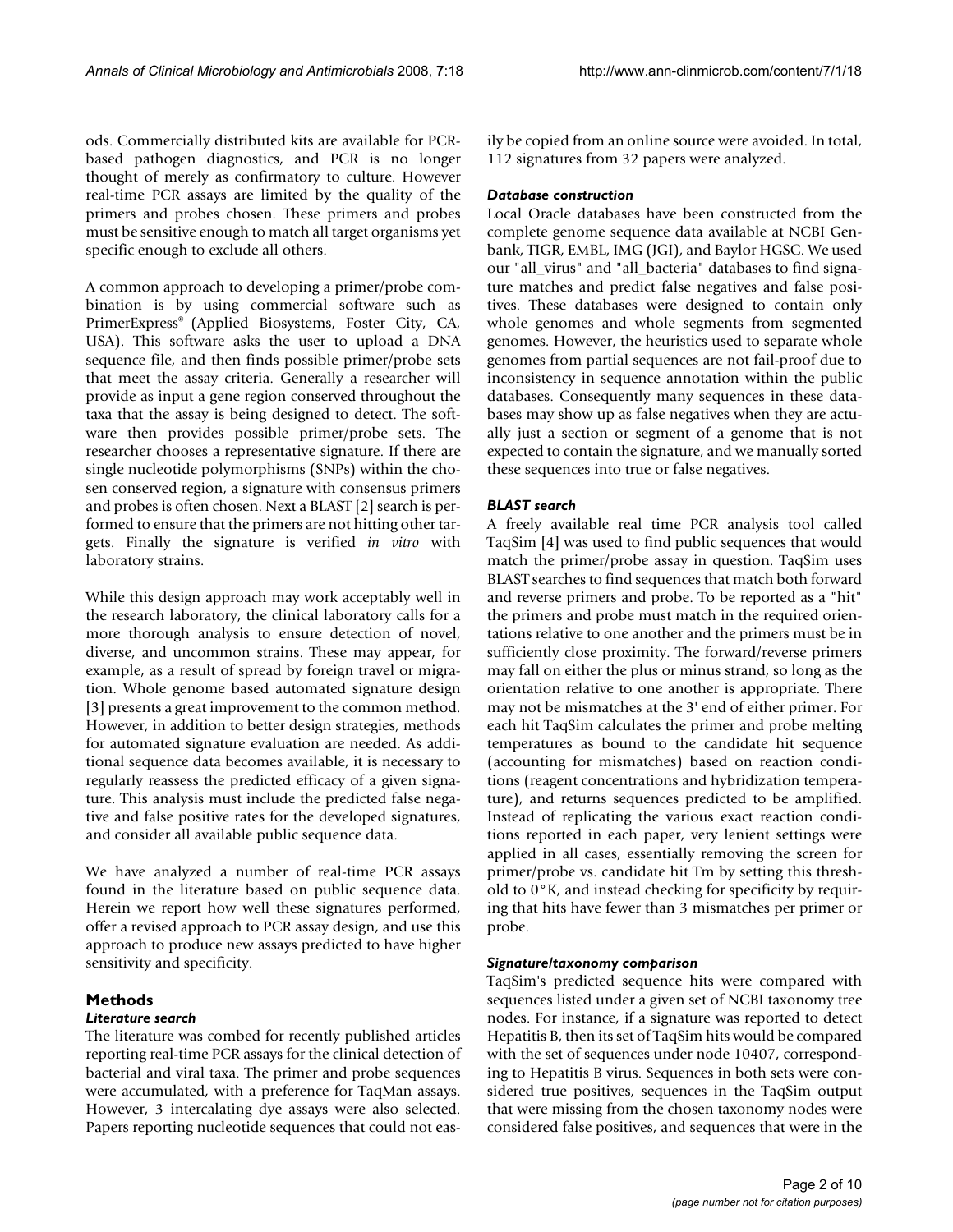taxonomy tree but missing from the TaqSim output were considered false negatives. Test statistics such as specificity and sensitivity (power) were then calculated. In this paper we define sensitivity and specificity as follows:

*Sensitivity* =  $1 - false$  *negative rate* =  $1 - \frac{false$  *negatives*  $\overline{true\ positives}$  + false negatives

*Specificity* =  $1 - false$  *positive rate* =  $1 - \frac{false \text{ positives}}{1 - \frac{false \text{ positives}}{1 - \frac{false \text{ positives}}{1 - \frac{false \text{у}}{1 - \frac{false \text{у}}{1 - \frac{false \text{у}}{1 - \frac{false \text{у}}{1 - \frac{false \text{poly}}{1 - \frac{false \text{poly}}{1 - \frac{false \text{poly}}{1 - \frac{false \text{poly}}{1 - \frac{false \text{poly}}{1 - \frac{false \text{poly}}{1 - \frac{false \text{poly}}{1 - \frac{false \text{poly}}{$  $true$  negatives + false positives

#### *Taxonomy node selection*

The primary research articles were read carefully to determine what the authors had designed their primers/probes to detect. NCBI Taxonomy nodes were chosen to represent these target organisms. This was not a trivial task, since many articles lack clarity as to which taxa, specifically, their assay should detect. For instance, the cytomegalovirus assay did not detect all sequences in the cytomegalovirus genus (taxonomy node 10358), but rather all sequences in the human herpesvirus 5 species (taxonomy node 10359). None of the articles specified a taxonomy node for their signatures.

#### *Hand curating*

Perl scripting [5] was used to help compare BLAST hits and taxonomy node sequences, and count false negative, false positive and true positive sequence matches. However some sequences required hand sorting due to the wide array of sequence types and annotations. These often represented segmented genomes, in which case many of the would-be false negative sequences simply represent a different segment than that on which the signature lands, so we manually tabulated them as true negatives. They may also represent plasmids. In these situations, a careful review of the Genbank entry, and sometimes of the primary article cited by Genbank, was necessary to determine if the sequence of interest was truly a false negative.

Although we attempt to include only complete genomes in our sequence database, because of inconsistencies in the annotation of sequence data some partial sequences nevertheless make it into our databases. Any of these partial CDS's documented as containing the target gene on which the signature was supposed to land were counted as false negatives, but those partial CDS's not documented to contain the target gene were eliminated from the false negative pool because it is possible the signature could land on the unsequenced section with the target gene. Our database also contains "glued fragments", which represent draft genomes "glued" together with hundreds of "N"s as a simple way to keep the separate contigs associated as part of the same genome. While we report false negatives from these draft genomes, it is possible that the signatures could land on gaps between the contigs, and that finished sequencing could result in re-classification as a true positive.

## **Results**

Tables 1, 2, 3, 4, 5 summarize our analysis of various DNA signatures. Details of all true positive, false positive and false negative sequences are available from the authors. Note that these results are *in silico* results; no laboratory testing was performed for verification, so that by stating that an organism is "detected" we mean that this is our prediction based on sequence data. A few notes of interest concerning the data in the tables are described below:

#### *Assorted viral signatures (table 1)*

The two human corona virus strains, 229E and OC43 are a frequent cause of the common cold [6]. A Taqman assay for 229E was predicted to perform perfectly, while an assay for OC43 turned up a number of false positives, all of which were animal corona viruses. A coxsackie B3 virus assay [7] performed well, but a coxsackie B4 assay [8] hit many other human coxsackie, echo, and entero viruses. Four out of 5 false negatives for a Marburg virus assay [9] were of the Lake Victoria variety. False negatives associated with a yellow fever signature [10] included Trinidad, French neurotropic, French viscerotropic, and vaccine strains. The Filoviridae (Ebola/Marburg) assay [10] detected only Ebola viruses.

## *Assorted bacterial signatures (table 2)*

Staphylococcus aureus [11] and Enterobacteriaceae assays [12] had low sensitivity. An Escherichia coli assay [12] hit Shigella and Vibrio sequences.

## *Measles signature set (table 3)*

Many of these signatures [13] had high sensitivity. Combining several of them into a multiplex assay would probably improve sensitivity further.

## *Hepatitis signature set (table 4)*

These signatures were designed using a minimal set clustering approach [14]. While individual signatures have decent sensitivity, combining several signatures in one assay, as advocated in the publication greatly improved sensitivity. The signatures for Hepatitis A are currently undergoing laboratory screening by the FDA, and are performing well (G. Hartman, personal communication).

#### *Signatures that had no hits (table 5)*

Several reported signatures produced no predicted hits. These include assays for several flaviviruses [10,15,16], and 16S rRNA assays [12] for several bacteria. Examination of BLAST output showed that in these cases either a primer or internal oligo (probe) did not have BLAST hits to target, there were too many mismatches per primer or probe sequence above the threshold specified in our anal-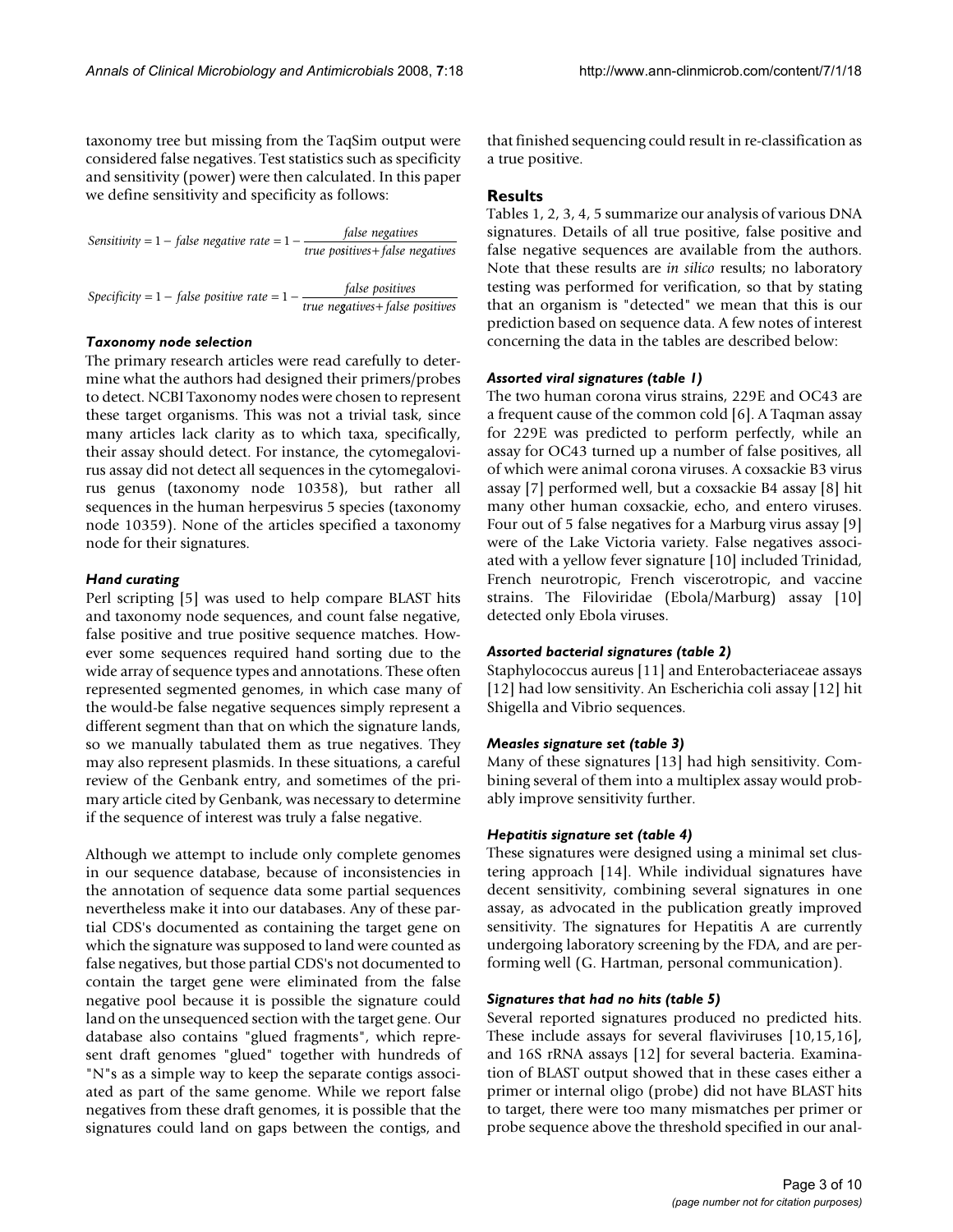| Table 1: viral signature analyses. |      |  |
|------------------------------------|------|--|
| <b>Reference Number</b>            | Sco  |  |
| [6]                                | Stra |  |
| [6]                                | Stra |  |
| [7]                                | Stra |  |
| [8]                                | Stra |  |
| $[20]$                             | Ser  |  |
| [2]                                | Spe  |  |
| [2]                                | Spe  |  |
| [10]                               | Spe  |  |
| [16]                               | Ser  |  |
| F I 7 1                            | c    |  |

http://www.ann-clinmicrob.com/content/7/1/18

| Reference Number | Scope          | Year | Target Organism/gene         | <b>True Positives</b> | <b>False Positives</b> | <b>False Negatives</b> | <b>Sensitivity</b> |
|------------------|----------------|------|------------------------------|-----------------------|------------------------|------------------------|--------------------|
| [6]              | Strain         | 2004 | Human coronavirus OC43       | 5                     | 17                     | $\mathbf 0$            | 1.00               |
| [6]              | Strain         | 2004 | Human coronavirus 229E       |                       | 0                      | 0                      | 1.00               |
| [7]              | Strain         | 2004 | Coxsackie virus B3           | 8                     | 0                      | $\overline{2}$         | 0.80               |
| $^{[8]}$         | Strain         | 2004 | Coxsackie virus B4           | 3                     | 78                     | $\mathbf 0$            | 1.00               |
| [20]             | Serotype       | 2007 | Influenza H5 strains         | 26                    | 0                      | 402                    | 0.06               |
| [21]             | Species        | 2004 | Influenza A MP segment       | 238                   | 0                      | 3726                   | 0.06               |
| [21]             | Species        | 2004 | Influenza B HA segment       | 131                   | 0                      | 238                    | 0.36               |
| [10]             | Species        | 2002 | Dengue virus                 | 0                     | 0                      | 185                    | 0.00               |
| [16]             | Serotype       | 2006 | Dengue virus type I          | 0                     | 0                      | 47                     | 0.00               |
| [16]             | Serotype       | 2006 | Dengue virus type 2          | 0                     | 0                      | 57                     | 0.00               |
| [16]             | Serotype       | 2006 | Dengue virus type 3          | $\overline{2}$        | 0                      | 68                     | 0.03               |
| [16]             | Serotype       | 2006 | Dengue virus type 4          | 0                     | 0                      | $\mathbf{H}$           | 0.00               |
| [21]             | Species        | 2004 | Adenovirus A                 |                       | 0                      | 0                      | 1.00               |
| [21]             | Species        | 2004 | Adenovirus B                 | 17                    | 0                      | 3                      | 0.85               |
| [21]             | Species        | 2004 | Adenovirus C                 | 6                     | 0                      | 0                      | 1.00               |
| [21]             | Species        | 2004 | Adenovirus D                 | 6                     | 0                      | $\mathbf 0$            | 1.00               |
| [21]             | Species        | 2004 | Adenovirus E                 | 12                    | 0                      | 0                      | 1.00               |
| [21]             | Species        | 2004 | Adenovirus F                 | $\mathbf{2}$          | 0                      | 0                      | 1.00               |
| [10]             | <b>Species</b> | 2002 | <b>Lassa Virus</b>           | L                     | 0                      | $\overline{14}$        | 0.08               |
| [9]              | Species        | 2004 | Ebola Sudan                  |                       | 0                      | 0                      | 1.00               |
| [9]              | Species        | 2004 | Ebola Zaire                  | 5                     | 0                      | 0                      | 1.00               |
| [9]              | Species        | 2004 | Marburg Virus                | 13                    | 0                      | 5                      | 0.72               |
| [22]             | Species        | 1996 | Hepatitis C virus            | 102                   | 0                      | 33                     | 0.76               |
| [10]             | Species        | 2002 | Rift Valley fever virus      | 36                    | 0                      | 5                      | 0.88               |
| [23]             | Species        | 2000 | West Nile Virus 3'NC         | 71                    | 0                      | 13                     | 0.85               |
| [23]             | Species        | 2000 | West Nile Virus- ENV         | 71                    | 0                      | $\overline{13}$        | 0.85               |
| [15]             | Species        | 2007 | West Nile virus- RdRp        | 49                    | 0                      | 35                     | 0.58               |
| [15]             | Species        | 2007 | Japanese encephalitis virus  | 0                     | 0                      | 43                     | 0.00               |
| [15]             | Species        | 2007 | Yellow fever virus           | 0                     | 0                      | 15                     | 0.00               |
| $[15]$           | Species        | 2007 | St. Louis encephalitis virus | 0                     | 0                      | $\overline{2}$         | 0.00               |
| [10]             | <b>Species</b> | 2002 | Yellow fever virus           | 10                    | $\Omega$               | 5                      | 0.67               |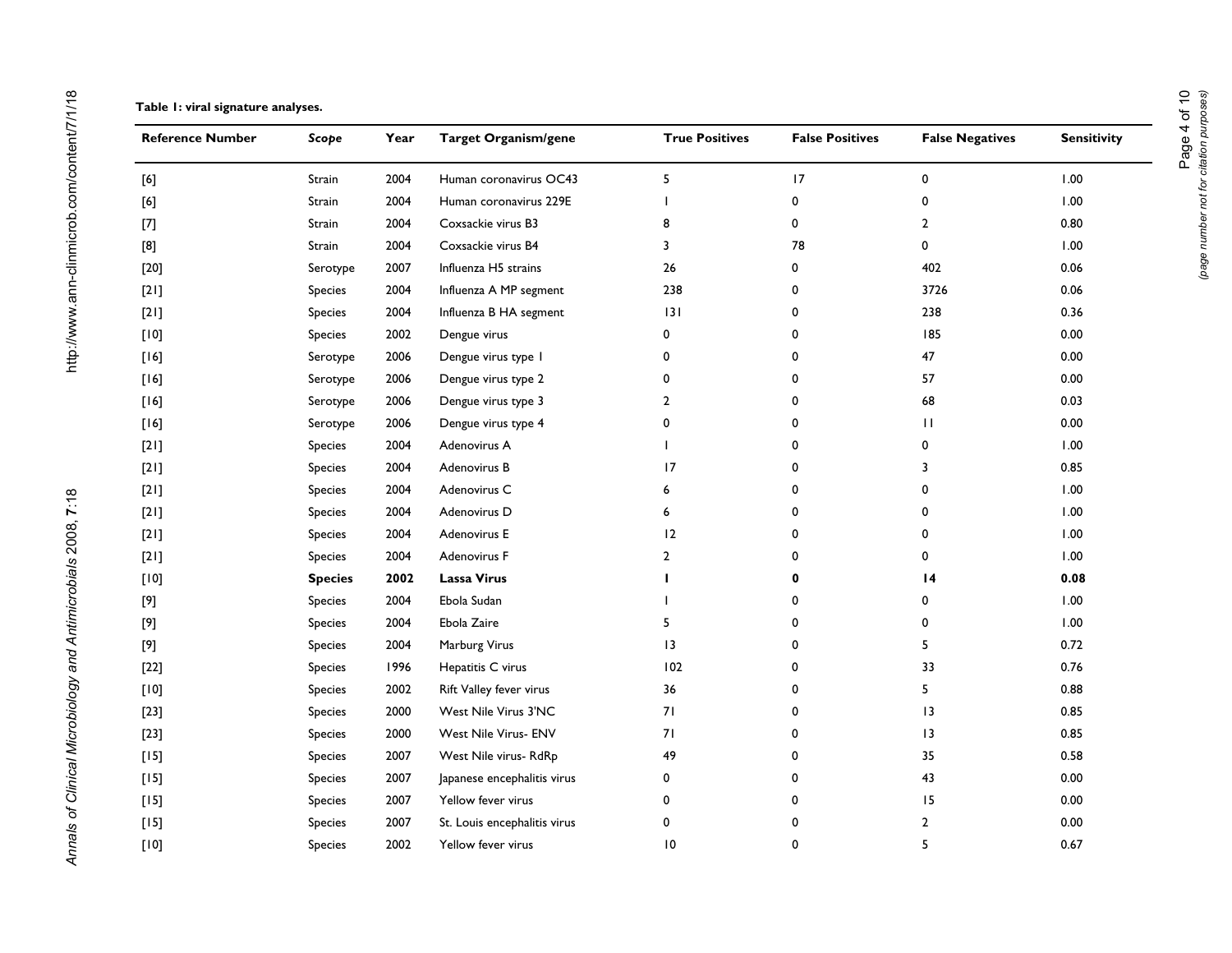|  |  |  |  |  | Table 1: viral signature analyses. (Continued) |
|--|--|--|--|--|------------------------------------------------|
|--|--|--|--|--|------------------------------------------------|

| $[24]$ | Species        | 2000 | Hepatitis B virus (1)           | 942            | 0   | 56             | 0.94 |
|--------|----------------|------|---------------------------------|----------------|-----|----------------|------|
| $[25]$ | <b>Species</b> | 2000 | Hepatitis B virus (2)           | 641            | 0   | 357            | 0.64 |
| $[26]$ | Species        | 2004 | Cytomegalovirus                 | 4              | 0   | 3              | 0.57 |
| $[21]$ | Species        | 2004 | Cytomegalovirus                 | 4              | 0   | 3              | 0.57 |
| $[21]$ | Species        | 2004 | Epstein-Barr (HHV 4)            | 4              | 0   | $\Omega$       | 1.00 |
| $[27]$ | Species        | 2005 | Herpes Simplex Virus I          |                | 0   | 0              | 1.00 |
| $[2]$  | Species        | 2004 | Herpes Simplex Virus I          |                | 0   | $\Omega$       | 1.00 |
| $[27]$ | Species        | 2005 | Herpes Simplex Virus 2          |                | 0   | 0              | 1.00 |
| $[21]$ | Species        | 2004 | Herpes Simplex Virus 2          |                | 0   | $\Omega$       | 1.00 |
| $[28]$ | Species        | 1999 | Varicella-Zoster                | 19             | 0   | $\Omega$       | 1.00 |
| $[21]$ | Species        | 2004 | Varicella-Zoster                | 9              | 0   | 0              | 1.00 |
| $[21]$ | Species        | 2004 | Human herpesvirus 6             | 3              | 0   | $\Omega$       | 1.00 |
| $[2]$  | Species        | 2004 | Human herpesvirus 7             |                | 0   | 0              | 1.00 |
| $[21]$ | Species        | 2004 | Human herpesvirus 8             | $\overline{2}$ | 0   | 0              | 1.00 |
| $[29]$ | Species        | 2005 | Mumps virus                     | 12             | 0   | 5              | 0.71 |
| $[30]$ | Species        | 2004 | Newcastle Disease irus          | 23             | 0   | 15             | 0.61 |
| $[2]$  | Species        | 2004 | Parainfluenzaviruses-1          |                | 0   | 0              | 1.00 |
| $[2]$  | Species        | 2004 | Parainfluenzaviruses-2          | 4              | 0   |                | 0.80 |
| $[21]$ | Species        | 2004 | Parainfluenzaviruses-3          | $\overline{2}$ | 0   | 0              | 1.00 |
| $[21]$ | Species        | 2004 | Respiratory syncytial virus     | $\overline{7}$ | 0   | 3              | 0.70 |
| $[21]$ | <b>Species</b> | 2004 | Human parvovirus B19            | 3              | 0   | 0              | 1.00 |
| $[21]$ | Genus          | 2004 | Enteroviruses                   | 170            | 0   | 21             | 0.89 |
| $[21]$ | Species        | 2004 | JC polyomavirus                 | 378            | 0   | $\overline{2}$ | 1.00 |
| $[2]$  | Species        | 2004 | BK polyomavirus                 | 120            | 378 | 0              | 1.00 |
| $[31]$ | Species        | 2005 | $HIV - type I$                  | 283            |     | 820            | 0.26 |
| $[10]$ | <b>Species</b> | 2002 | Crimean-Congo hemorrhagic fever | 27             | 0   | 21             | 0.56 |
| $[32]$ | Genus          | 2001 | Enterovirus genus               | 7              | 0   | $ 9\rangle$    | 0.90 |
| $[10]$ | <b>Family</b>  | 2002 | <b>Ebola and Marburg</b>        | 6              | 0   | 21             | 0.22 |
|        |                |      |                                 |                |     |                |      |

All but three are Taqman signatures. The three intercalating dye type assays are bolded.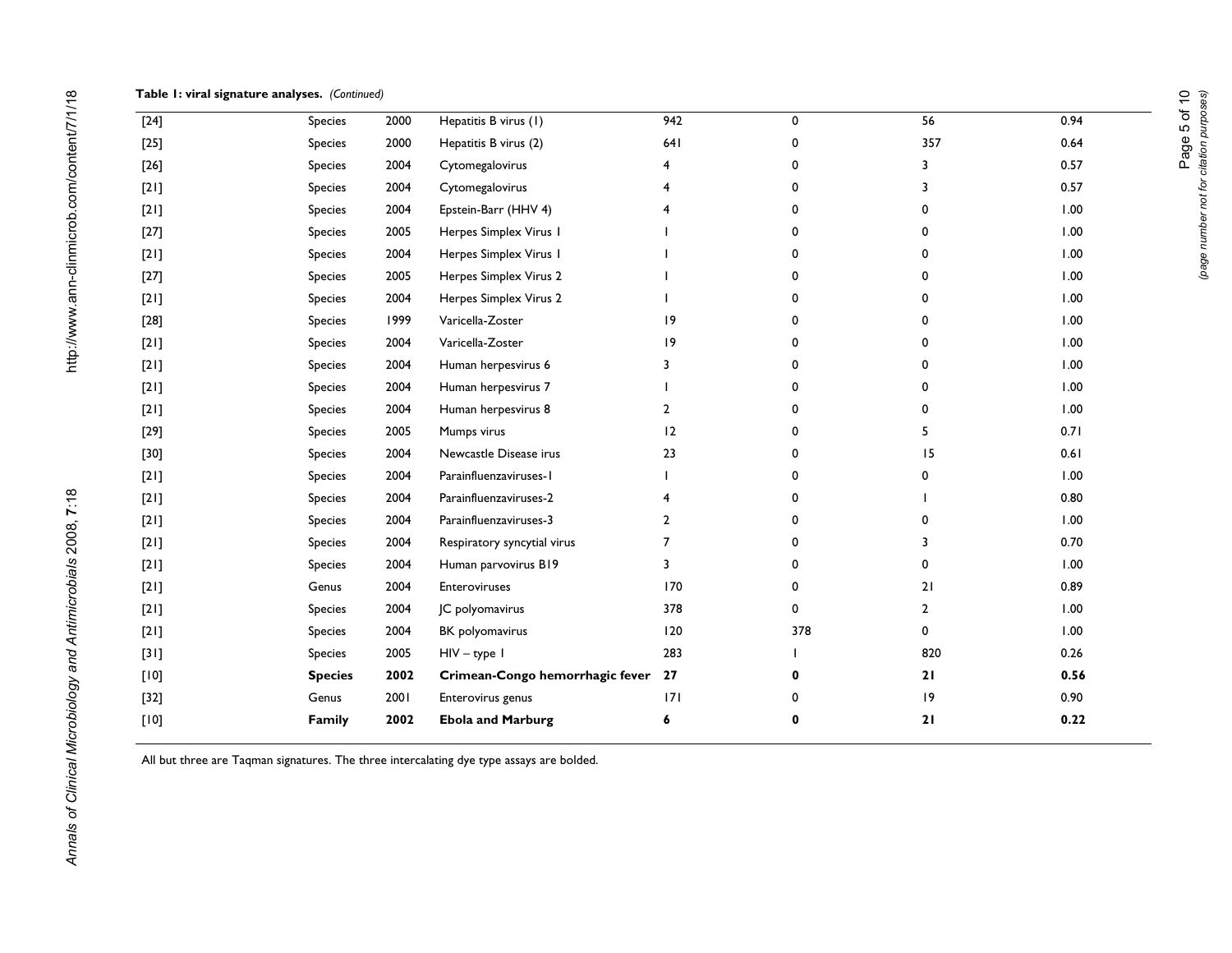yses, or there were mismatches at the 3' end of a primer relative to target. It is possible that if the sequences of the samples used in the laboratory differ from available genomic data, or if the PCR reaction conditions are performed at low stringency (e.g. low annealing temperatures or high salt concentrations) these assays could in fact work in the laboratory. However, according to the genomic data available, a better match of primers and probes to target is possible and is usually desired for high sensitivity detection.

#### *Improved signatures using minimal set clustering (additional file)*

Targeting a number of the organisms for which currently published signatures were predicted to perform poorly, as well as some for which additional signatures may be desired (even though published signatures may perform well), we generated new signatures using Minimal Set Clustering (MSC) according to methods previously described [14,17]. MSC begins by removing non-unique regions from consideration as primers or probes from each of the target sequences relative to a database of nontarget bacterial and viral sequences. The remaining unique regions of each target sequence are mined for all or many candidate signatures, without regard for conservation among other targets, yet satisfying user specifications for primer and probe length,  $T_{m}$ , GC%, avoidance of long homopolymer runs, and amplicon length. All candidate signatures are compared to all targets and clustered by the subset of targets they are predicted to detect. Signatures within a given cluster are equivalent, in that they are predicted to detect the same subset of targets, so by clustering we reduce the redundancy and size of the problem to finding a small set of signatures that detect all targets. Nevertheless, finding the optimal solution of the fewest clusters to detect all targets is an NP complete problem, so for large data sets we use a greedy algorithm to find a small number of clusters that together should pick up all targets.

| Table 2: assorted bacterial DNA signature analyses. |  |  |  |
|-----------------------------------------------------|--|--|--|
|-----------------------------------------------------|--|--|--|

In cases where the target strains of a species are too diverse to be detected by a single signature that hits all target strains, the MSC software groups the targets into genetic clusters to enable signature generation per group. If there are single signatures that are sufficient to detect all targets, then each of those comprehensive signatures is reported. We have used this method to design signature sets for numerous viruses, including Influenza A HA serotypes, foot-and-mouth-disease virus, Norwalk, Crimean Congo hemorrhagic fever, Ebola, hepatitis A, and other divergent viruses. Many of these signatures have been tested by collaborators at Lawrence Livermore National Laboratory, US Centers for Disease Control (CDC), USDA, FDA, and elsewhere.

In the supplementary table, we often provide more than one alternative signature to detect a given equivalence group of genomes to serve as a backup should a signature perform poorly in laboratory testing. Some of the signatures may have mismatches to some of their intended targets, although these mismatches are not predicted to reduce the  $T_m$  of primer/probe hybridizing to target below typical TaqMan reaction conditions. None of these computationally predicted signatures have been screened in the laboratory, as this is beyond the scope of this paper.

The supplementary table contains signatures for the following organisms: Viruses: Dengue 1–4, human adenovirus A-F, canine distemper, coxsackie B4, cytomegalovirus, human herpes 1–4, 6–7, Japanese encephalitis, mumps, newcastle disease, Sendai, St. Louis encephalitis, human papillomavirus type 16, 71, human parainfluenza 1–3, JC, BK, and WU polyomavirus, West Nile, yellow fever, rabies, human respiratory syncytial, influenza A-B, influenza A serotypes H1, H2, H3, and H5, and HIV-1; Bacteria: Haemophilus influenzae, Mycobacterium tuberculosis, Staphylococcus aureus, Ehrlichia (genus), E. chaffeensis, E. ruminantium, Chlamydia trachomatis,

|      | Scope          | Year | <b>Target Organism/gene</b>  | <b>True Positives</b> | <b>False Positives</b> | <b>False Negatives</b> | <b>Sensitivity</b> |
|------|----------------|------|------------------------------|-----------------------|------------------------|------------------------|--------------------|
| [33] | <b>Species</b> | 2004 | Neisseria gonorrhoeae l      |                       |                        |                        | 1.00               |
| [33] | <b>Species</b> | 2004 | Neisseria gonorrhoeae2       |                       |                        |                        | 1.00               |
| [34] | Species        | 2003 | Chlamydia pneumonia          |                       |                        |                        | 1.00               |
| [35] | <b>Species</b> | 2007 | Borrelia plasmid Ip54        |                       |                        |                        | 00.1               |
| [12] | Genus          | 2004 | <b>Bacteroides</b>           |                       |                        |                        | 0.00               |
| [12] | <b>Species</b> | 2004 | Escherichia coli             | 25                    |                        |                        | 0.83               |
| [36] | Species        | 2005 | Ehrlichia chaffeensis        |                       |                        |                        | 1.00               |
| [12] | Species        | 2004 | Ehrlichia canis              |                       |                        |                        | 1.00               |
| [11] | <b>Species</b> | 2000 | Staphylococcus aureaus       |                       |                        |                        | 0.69               |
| [12] | Species        | 2004 | Haemophilus influenzae       |                       |                        | כ ו                    | 0.00               |
| [12] | <b>Species</b> | 2004 | Pseudomonas aeruginosa       |                       |                        |                        | 0.00               |
| [12] | Genus          | 2004 | Acinetobacter spp.           |                       |                        |                        | 1.00               |
| [12] | Family         | 2004 | Enterobacteriaceae           | 45                    |                        | 42                     | 0.52               |
| [12] | Species        | 2004 | Stenotrophomonas maltophilia | 0                     |                        |                        | 0.00               |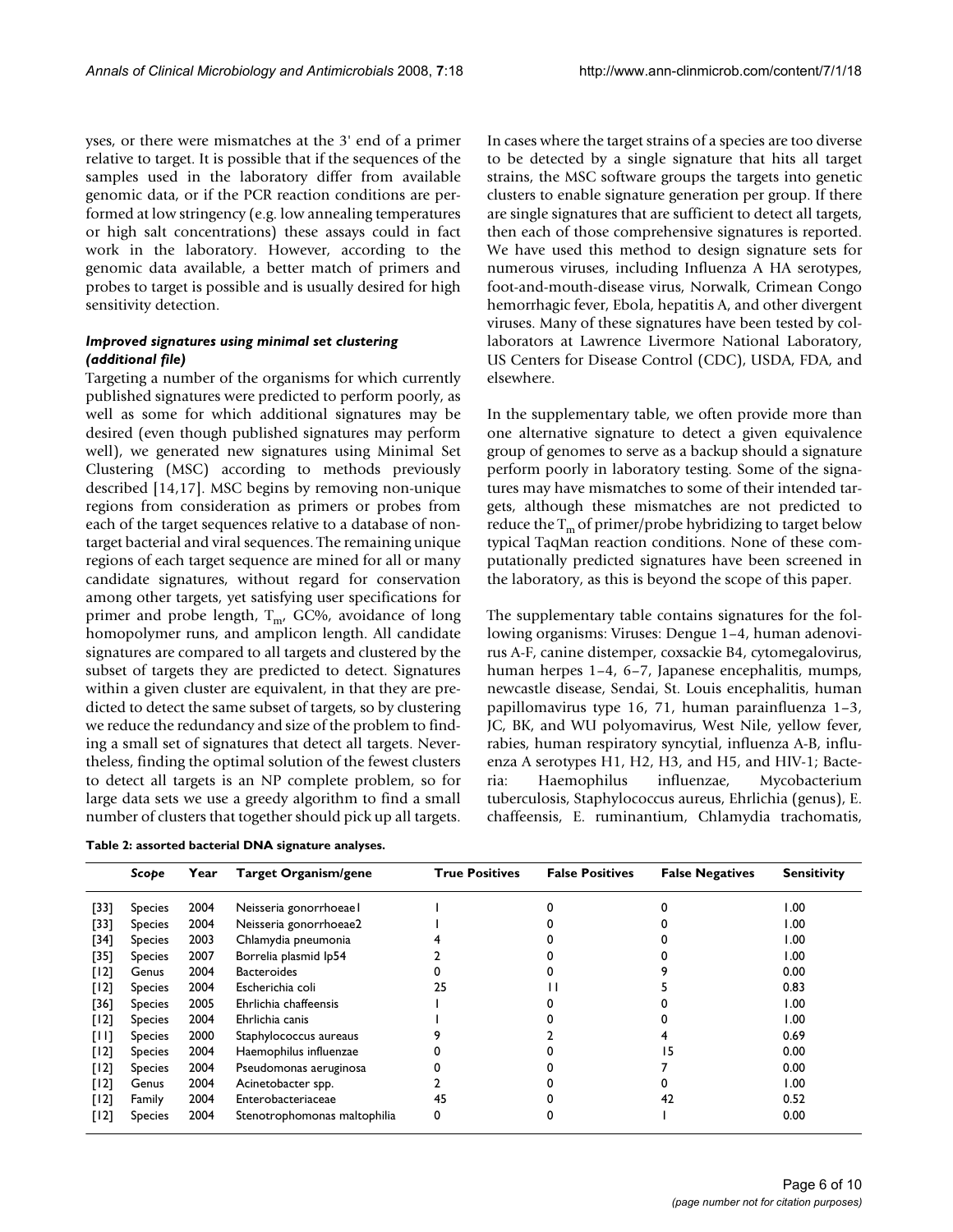| Scope          | <b>Target Gene</b>     | <b>True Positives</b> | <b>False Positives</b> | <b>False Negatives</b> | <b>Sensitivity</b> |
|----------------|------------------------|-----------------------|------------------------|------------------------|--------------------|
| <b>Species</b> | Measles F1             | 15                    |                        |                        | 0.88               |
| Species        | Measles N1             | 16                    |                        |                        | 0.94               |
| <b>Species</b> | Measles F <sub>2</sub> | 15                    |                        |                        | 0.88               |
| <b>Species</b> | Measles F4b            | 16                    |                        |                        | 0.94               |
| <b>Species</b> | Measles F3             | 9                     |                        |                        | 0.53               |
| <b>Species</b> | Measles N <sub>2</sub> | 10                    |                        |                        | 0.59               |
| <b>Species</b> | Measles N3             | 17                    |                        |                        | 1.00               |
| Species        | Measles H1             | 10                    |                        |                        | 0.59               |
| <b>Species</b> | Measles H <sub>2</sub> | 16                    |                        |                        | 0.94               |
| <b>Species</b> | Measles H3             | 9                     |                        | 8                      | 0.53               |
| <b>Species</b> | Measles H4b            | 4                     |                        |                        | 0.82               |
| <b>Species</b> | Measles N4b            | П                     |                        | 6                      | 0.65               |

| Table 3: Analysis of measles virus assays from Hummel, 2006 [13]. |  |  |  |
|-------------------------------------------------------------------|--|--|--|
|-------------------------------------------------------------------|--|--|--|

Pseudomonas aeruginosa, Escherichia coli, and Neisseria meningitidis.

#### **Discussion**

As expected we found that false negatives were much more common than false positives. Though signatures are generally based on conserved gene regions, they often fail to take into account all of the variation within a target set of organisms. This may be because the signatures were developed using sequence data from a handful of strains, rather than a thorough study of all strains publicly available.

These false negatives may also represent sequences that have become available since the publication of the given signature. Since new sequence data is made available at an ever increasing rate, there is great benefit in re-evaluating clinically used DNA signatures regularly. When new sequence data leads to false negative predictions for a signature, one of two explanations can be given. The new sequences either represent recently recognized variation that has been around since the time the signature was

**Table 4: Analysis of hepatitis assays from Gardner et al, 2003 [14].** 

published, or new variation, the result of mutation and natural selection. In either case, an improved or additional signature should be designed.

High false positive or false negative rates do not necessarily indicate a "bad" DNA assay. The quality of an assay must be considered in light of the milieu in which the testing will take place. In the clinical laboratory, a signature with high sensitivity but perhaps low specificity may be preferred over a test with lower sensitivity in cases where the putative pathogen requires immediate treatment or may spread quickly. The case of antibiotic resistant bacteria probably falls in this category. On the other hand, the nation's BASIS and BioWatch programs insists on zero false positives, so as to avoid public disturbances due to false alarms, while still aiming for zero false negatives [18].

One must also consider the type of false negative and false positive results to determine their relevance. For instance, in this article an assay for human corona virus OC43 [6]

| Scope          | <b>Target Organism</b>  | <b>True Positives</b> | <b>False Positives</b> | <b>False Negatives</b> | <b>Sensitivity</b> |
|----------------|-------------------------|-----------------------|------------------------|------------------------|--------------------|
| <b>Species</b> | Hepatitis A-1           | 4                     | O                      |                        | 0.82               |
| <b>Species</b> | Hepatitis A-2           | 4                     |                        |                        | 0.82               |
| <b>Species</b> | <b>All Hepatitis As</b> | $\overline{14}$       |                        |                        | 0.82               |
| <b>Species</b> | Hepatitis B-1           | 927                   |                        | 37                     | 0.96               |
| <b>Species</b> | Hepatitis B-2           | 799                   |                        | 165                    | 0.83               |
| <b>Species</b> | <b>All Hepatitis Bs</b> | 959                   |                        |                        | 1.00               |
| <b>Species</b> | Hepatitis C-1           | 130                   |                        | 4                      | 0.97               |
| <b>Species</b> | Hepatitis C-2           | 76                    |                        | 58                     | 0.57               |
| <b>Species</b> | <b>All Hepatitis Cs</b> | 133                   |                        |                        | 0.99               |
| <b>Species</b> | Hepatitis E-1           | 25                    |                        | 40                     | 0.39               |
| <b>Species</b> | Hepatitis E-2           | п                     |                        | 54                     | 0.17               |
| <b>Species</b> | Hepatitis E-3           | 20                    |                        | 45                     | 0.31               |
| <b>Species</b> | <b>All Hepatitis Es</b> | 55                    | 0                      | 10                     | 0.85               |

Clustered signature results are bolded.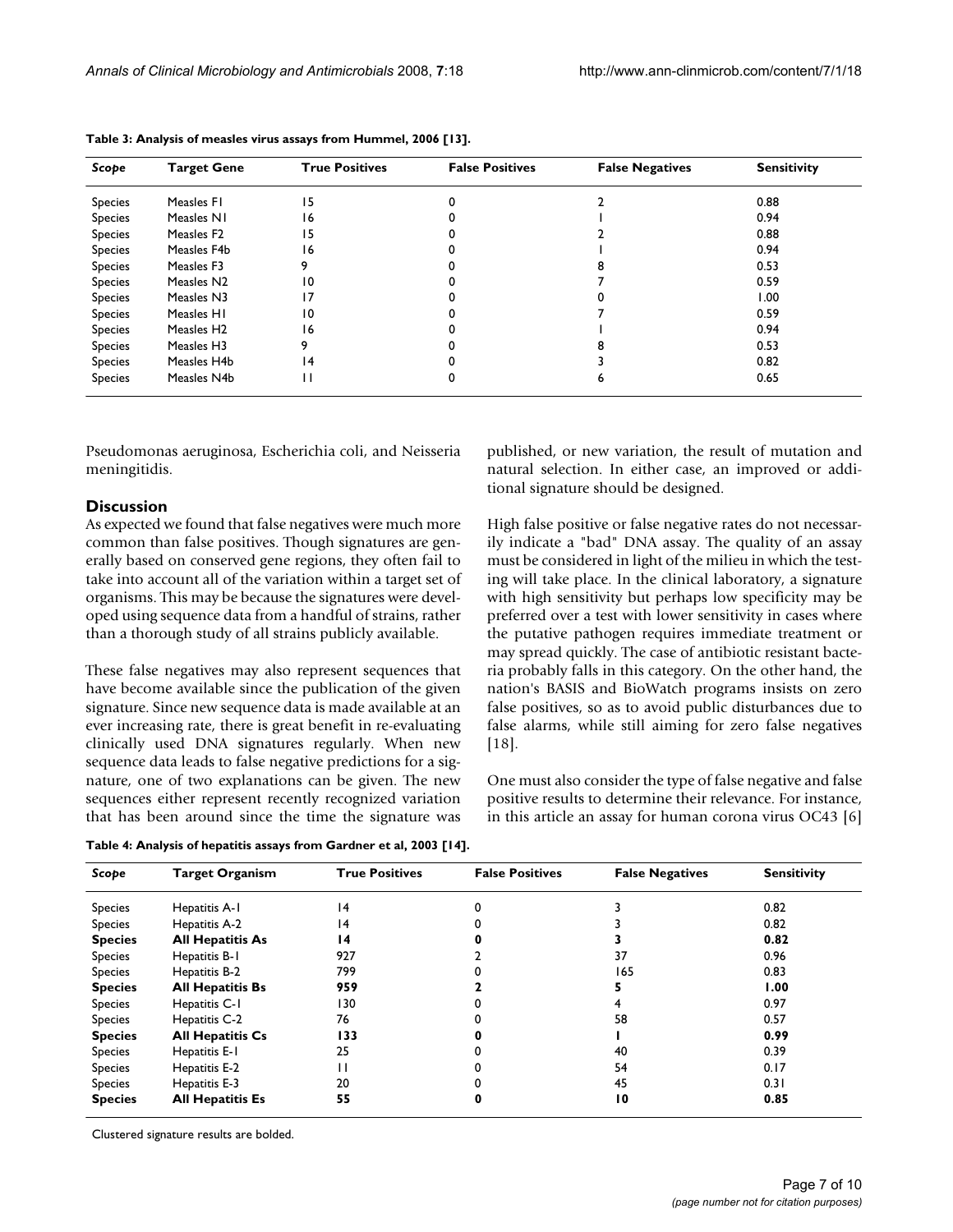|        | <b>Target Organism</b>         |      | Year Analysis                                                                                                                                                                                                                         |
|--------|--------------------------------|------|---------------------------------------------------------------------------------------------------------------------------------------------------------------------------------------------------------------------------------------|
| $[15]$ | Japanese encephalitis virus    | 2007 | Too many mismatches in either forward or reverse primer. Several strains have 3 mismatches at 3'<br>end of forward primer in addition to internal mismatches.                                                                         |
| $[15]$ | Yellow fever virus             | 2007 | Reverse primer only has a blast hit to one strain (Angola71). Forward primer only has blast hits to<br>3 strains, and there are many mismatches (e.g. for Angola71, the 11 bases at the 3' end of the<br>primer do not match).        |
| [15]   | Saint Louis encephalitis virus | 2007 | Too many mismatches in the reverse primer, with 3 mismatches at 3' end as well as at other<br>locations.                                                                                                                              |
| [16]   | Dengue virus I                 | 2006 | Reverse primer does not have any BLAST hits to target.                                                                                                                                                                                |
| [16]   | Dengue virus 2                 | 2006 | Forward primer has 3 or 12 mismatches at 3' end for most strains, the probe has BLAST hits to<br>only 7 of the 57 genomes available, and reverse primer only has a BLAST hit to 1 genome but there<br>are 3 mismatches at the 3' end. |
| [16]   | Dengue virus 4                 | 2006 | Too many mismatches in forward primer and in some cases the probe.                                                                                                                                                                    |
| [10]   | Dengue virus                   | 2002 | Too many mismatches in forward primer. However, they are at the 5' end, so assay could still<br>work for some strains with 19 matches at the 3' end of the forward primer.                                                            |
| [12]   | Pseudomonas aeruginosa         | 2004 | No blast hits of probe to Pseudomonas aeruginosa                                                                                                                                                                                      |
| $[12]$ | Bacteroides spp.               | 2004 | Probe is not between or even in close proximity to the forward and reverse primers                                                                                                                                                    |
| [12]   | Stenotrophomonas maltophilia   | 2004 | No blast hits of probe to Stenotrophomonas maltophilia                                                                                                                                                                                |
| [12]   | Haemophilus influenzae         | 2004 | Probe only matches in 17 of 22 bases, which is unlikely to give a strong signal, since probe is<br>unlikely to bind prior to the primers as desired for real time TaqMan chemistry.                                                   |

**Table 5: Signatures predicted not to hit any target organisms**

was reported with a number of false positives to animal corona viruses. However, in the clinical lab in the US, need the clinician worry about the possibility of a false positive match to giraffe coronavirus in human sputum? What about such a match in a clinical lab in Africa? On the other hand, the echovirus sequences that the coxsackie B4 assay [8] can detect could produce misleading results in any clinical lab.

The false negative and false positive rates presented in this study may vary substantially from those seen empirically. This is because the strains available in a laboratory may differ significantly from the sequence data available, or because the empirical protocol is more or less stringent than the sequence-based requirements we imposed, which allowed no more than 2 mismatches per primer or probe for detection.

We believe that as more target sequences become available, our predicted false negative rates will tend to increase for a given published signature both as a result of better sampling of diversity and as a result of failure to detect newly evolved variants. It has been estimated that a minimum of 3–4 genomes are needed in order to computationally design TaqMan PCR signatures likely to detect most strains, with those isolates chosen for sequencing that have been selected to span gradients of geographic, phenotypic, and temporal variation [19]. Even more than 4 genomes are needed for particularly diverse organisms. Thus, older signatures may not perform as well as newly developed signatures from the most up-to-date sequence data. A future study of interest would be a longitudinal look at how these rates continue to change over time as additional sequences become available. This study could be performed retrospectively, since sequence submission dates are easily obtained from public databases.

We also hypothesized that the wider the intended scope of a signature, the lower its sensitivity would tend to be. The point is illustrated loosely in our data tables. Twenty-six of the 28 signatures with less than 10 publicly available target sequences had sensitivities of 1 (i.e. zero false negatives), while signatures with 10 or more targets had an average sensitivity of 0.710116. However this approach only considers scope in the context of sequence data available.

We tried to demonstrate the relationship between specificity and scope at a more fundamental level by grouping signatures by the taxonomic level of their target as shown in Figure 1. However the results are misleading. In virology, taxonomic level is not a good indicator of nucleotide diversity. For instance, there is more diversity in the influenza A *species* then there is in the entire *Filoviridae* family, which consists of only two known genera: Ebola-like viruses and Marburg viruses. A better approach might be to calculate nucleotide diversity as a function of phylogenetic branch length or shared k-mer clusters within a target taxonomy node.

Finally, we averaged the sensitivities of microbes by genome type as shown in Table 6. Note that the ssRNA-RT category includes only HIV-1. This chart demonstrates that creating signatures with high sensitivity becomes more difficult for target organisms with high mutation rates.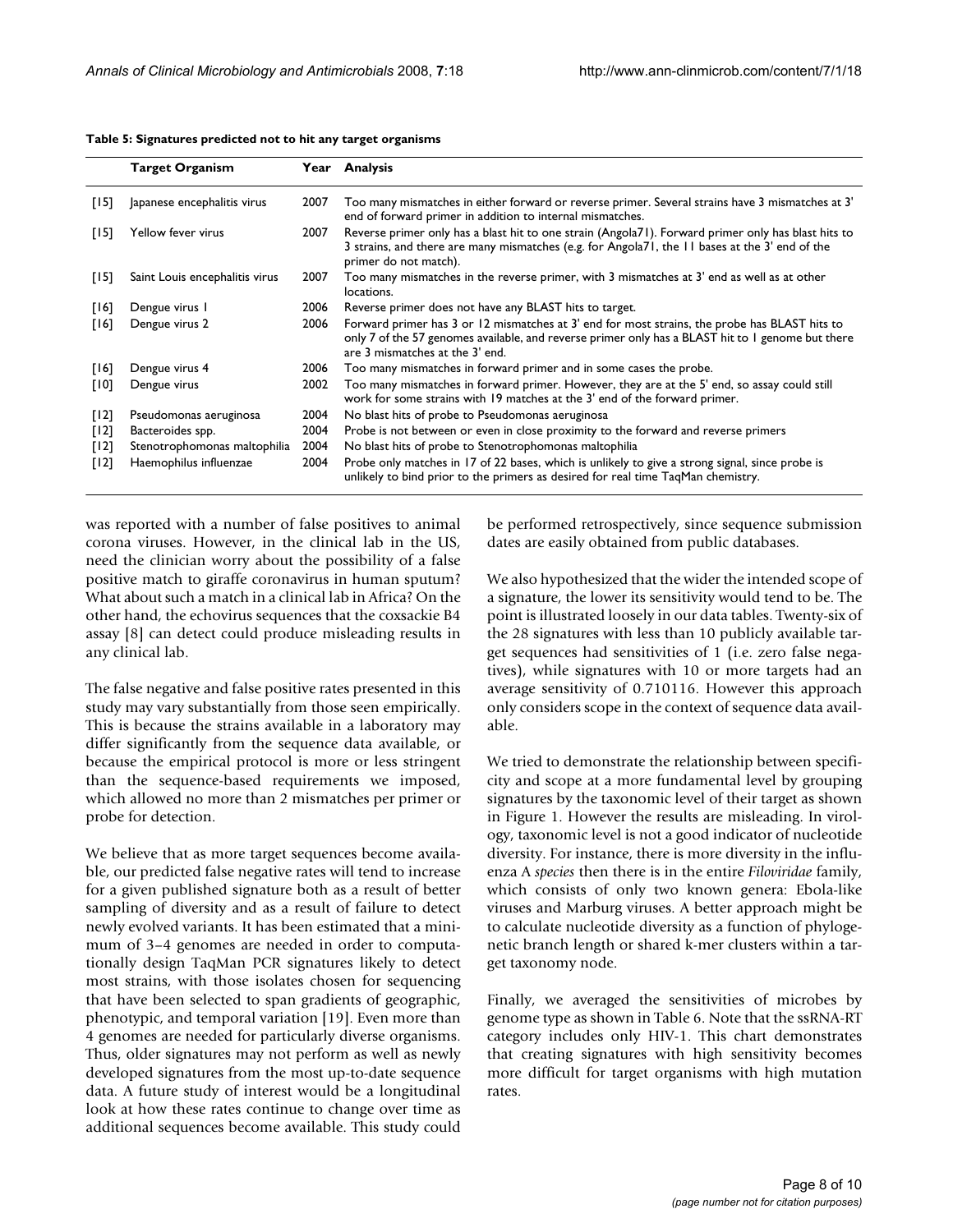

#### **Figure 1**

**Sensitivity by taxonomy level**. Each colored diamond represents a real-time PCR assay examined in this paper. Black bars indicate the mean, grey bars indicate the median. Top and bottom of each box indicates 75th and 25th percentiles, and grey lines at whisker ends denote min and max values. The wide ranging sensitivities demonstrate both inconsistency in genetic diversity at a given taxonomy level, and inconsistency in signature design approaches.

## **Conclusion**

Current real-time PCR assay design approaches produce signatures with sensitivities generally too low for clinical use. We suggest that a rigorous approach involving false positive and false negative analysis should be the standard by which an initial assessment of signature quality is made. Signatures must also regularly be reassessed as sequence data becomes available. For targets with wide nucleotide diversity, it becomes necessary to develop a set of signatures, for which we suggest a minimal set clustering approach that may also include signatures with degenerate/inosine bases.

#### **Table 6: sensitivity by type.**

|                 | avg. | std dev |
|-----------------|------|---------|
| dsDNA           | 0.97 | 0.10    |
| dsDNA-RT        | 0.79 | 0.21    |
| <b>Bacteria</b> | 0.86 | 0.86    |
| ssRNA           | 0.71 | 0.28    |
| ssRNA-RT        | 0.26 |         |
|                 |      |         |

Average sensitivities of bacteria and of single stranded (ss), and double stranded (ds) viruses, with and without reverse transcriptase (RT). Results are consistent with high mutation rates in groups for which signatures have lower sensitivity. ssRNA-RT has no standard deviation as it refers only to HIV.

## **Competing interests**

The authors declare that they have no competing interests.

## **Authors' contributions**

GL found real time PCR signatures in the literature, wrote Perl scripts, and performed the analysis of published signatures. SG conceived of the research, designed new signatures, and provided guidance throughout the study.

## **Additional material**

## **Additional file 1**

*NewRealTimePCRSigatures. Fifty Seven TaqMan PCR primer/probe combinations we predict to have higher sensitivity/specificity than current published assays.*

Click here for file

[\[http://www.biomedcentral.com/content/supplementary/1476-](http://www.biomedcentral.com/content/supplementary/1476-0711-7-18-S1.doc) 0711-7-18-S1.doc]

## **Acknowledgements**

We thank Beth Vitalis, Jason Smith, and Tom Slezak for helpful discussion and for encouraging this work, and Kari Allmon for entering the references. We gratefully acknowledge financial support from the Intelligence Technology Innovation Center. Lawrence Livermore National Laboratory is operated by Lawrence Livermore National Security, LLC, for the U.S. Department of Energy, National Nuclear Security Administration under Contract DE-AC52-07NA27344.

#### **References**

- Espy MJ, Uhl JR, Sloan LM, Buckwalter SP, Jones MF, Vetter EA, Yao JDC, Wengenack NL, Rosenblatt JE, Cockerill FR III, Smith TF: **[Real](http://www.ncbi.nlm.nih.gov/entrez/query.fcgi?cmd=Retrieve&db=PubMed&dopt=Abstract&list_uids=16418529)[time PCR in clinical microbiology: Applications for routine](http://www.ncbi.nlm.nih.gov/entrez/query.fcgi?cmd=Retrieve&db=PubMed&dopt=Abstract&list_uids=16418529) [laboratory testing.](http://www.ncbi.nlm.nih.gov/entrez/query.fcgi?cmd=Retrieve&db=PubMed&dopt=Abstract&list_uids=16418529)** *Clinical Microbiology Reviews* 2006, **19(1):**165-256.
- 2. Altschul SF, Gish W, Miller W, Myers EW, Lipman DJ: **[Basic local](http://www.ncbi.nlm.nih.gov/entrez/query.fcgi?cmd=Retrieve&db=PubMed&dopt=Abstract&list_uids=2231712) [alignment search tool.](http://www.ncbi.nlm.nih.gov/entrez/query.fcgi?cmd=Retrieve&db=PubMed&dopt=Abstract&list_uids=2231712)** *J Mol Biol* 1990, **215:**403-410.
- 3. Phillipy AM, Mason JA, Ayanbule K, Sommer DD, Taviani E, Huq A, Colwell RR, Knight IT, Salzberg SL: **Comprehensive DNA signature discovery and validation.** *PLoS Computational Biology* 2007, **18(3):**e98.
- 4. **TaqSim: TaqMan PCR Simulator** [\[http://staff.vbi.vt.edu/](http://staff.vbi.vt.edu/dyermd/publications/taqsim.html) [dyermd/publications/taqsim.html](http://staff.vbi.vt.edu/dyermd/publications/taqsim.html)]
- 
- 5. **The Perl Directory** [\[http://www.perl.org/\]](http://www.perl.org/) van Elden L, van Loon AM, van Alphen F, Hendriksen K, Hoepelman A, van Kraaij M, Oosterheert J, Schipper P, Schuurman R, Nijhuis M: **Frequent Detection of Human Coronaviruses in Clinical Specimens from Patients with Respiratory Tract Infection by Use of a Novel Real-Time Reverse-Transcriptase Polymerase Chain Reaction.** *The Journal of Infectious Diseases* 2004, **189:**x652-657.
- 7. Padalko E, Nuyens D, De Palma A, Verbeken E, Aerts JL, De Clercq E, Carmeliet P, Neyts J: **The Interferon Inducer Ampligen Markedly Protects Mice against Coxsackie B3 Virus-Induced Myocarditis.** *Antimicrobial Agents and Chemotherapy* 2004, **48(1):**267-274.
- 8. Brilot F, Geenen V, Hober D, Stoddart CA: **[Coxsackievirus B4](http://www.ncbi.nlm.nih.gov/entrez/query.fcgi?cmd=Retrieve&db=PubMed&dopt=Abstract&list_uids=15331720) [Infection of Human Fetal Thymus Cells.](http://www.ncbi.nlm.nih.gov/entrez/query.fcgi?cmd=Retrieve&db=PubMed&dopt=Abstract&list_uids=15331720)** *Journal of Virology* 2004, **78(18):**9854-9861.
- 9. Weidmann M, Muhlberger E, Hufert FT: **[Rapid detection protocol](http://www.ncbi.nlm.nih.gov/entrez/query.fcgi?cmd=Retrieve&db=PubMed&dopt=Abstract&list_uids=15072761) [for filoviruses.](http://www.ncbi.nlm.nih.gov/entrez/query.fcgi?cmd=Retrieve&db=PubMed&dopt=Abstract&list_uids=15072761)** *Journal of Clinical Virology* 2004, **30(1):**94-99.
- 10. Drosten C, Gottig S, Schilling S, Asper M, Panning M, Schmitz H, Gunther S: **[Rapid Detection and Quantification of RNA of](http://www.ncbi.nlm.nih.gov/entrez/query.fcgi?cmd=Retrieve&db=PubMed&dopt=Abstract&list_uids=12089242) [Ebola and Marburg Viruses, Lassa Virus, Crimean-Congo](http://www.ncbi.nlm.nih.gov/entrez/query.fcgi?cmd=Retrieve&db=PubMed&dopt=Abstract&list_uids=12089242) Hemorrhagic Fever Virus, Rift Valley Fever Virus, Dengue [Virus, and Yellow Fever Virus by Real-Time Reverse Tran](http://www.ncbi.nlm.nih.gov/entrez/query.fcgi?cmd=Retrieve&db=PubMed&dopt=Abstract&list_uids=12089242)-**